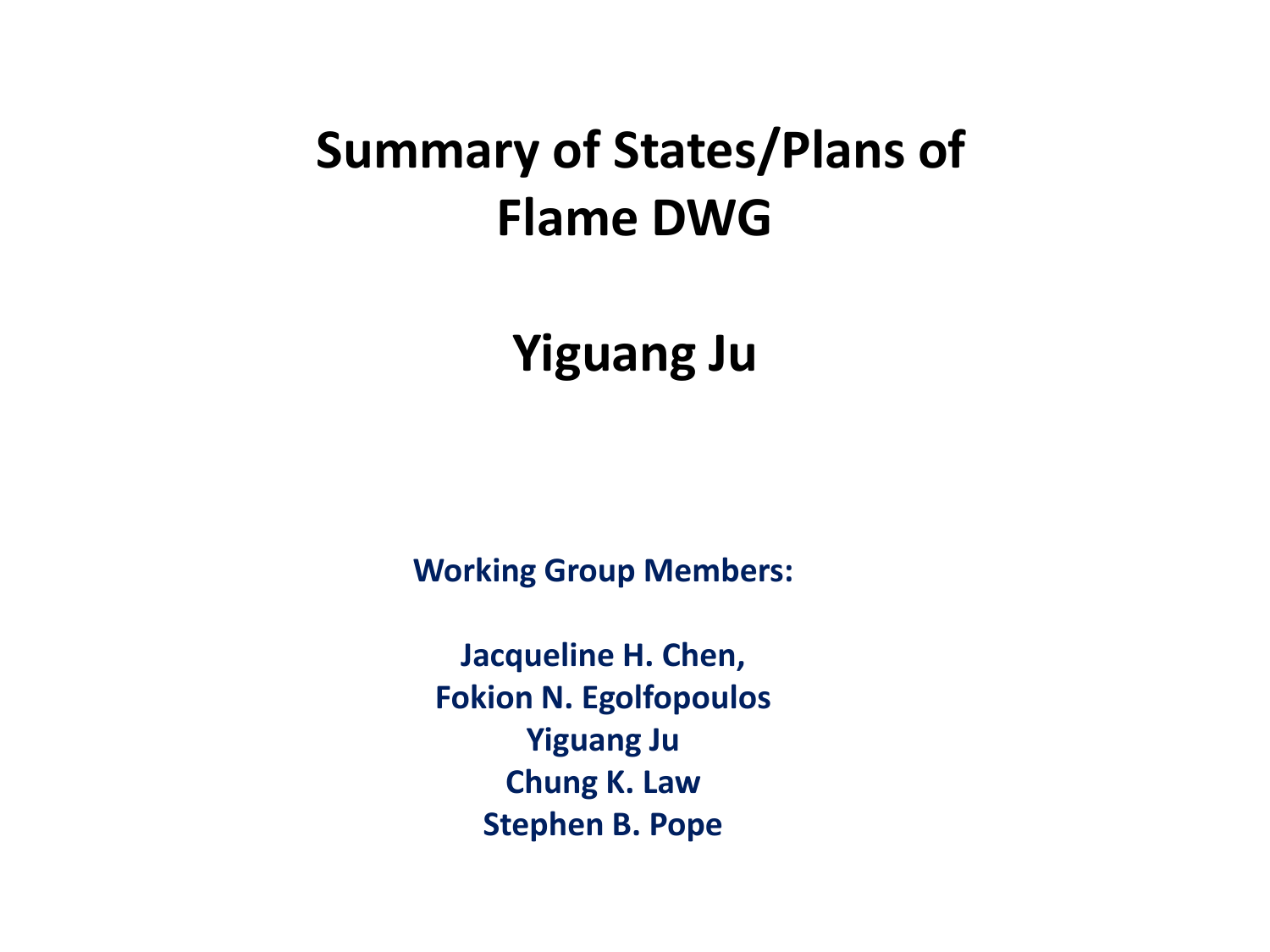

Ju and Law

**Turbulence-Combustion** 

**Modeling (DNS/LES/PDF)**

Chen & Pope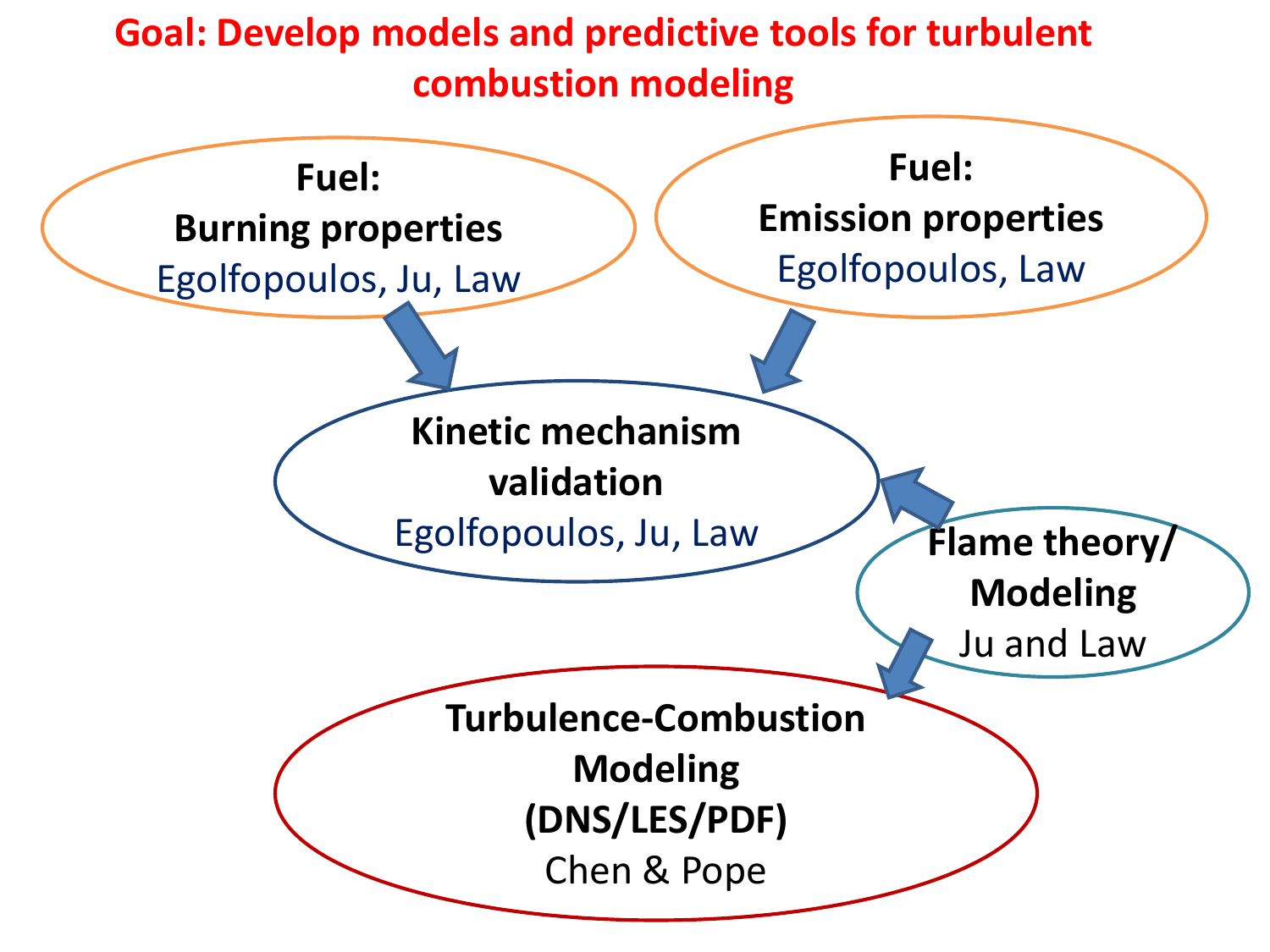## Fuel burning properties and mechanism validation: Status

### • Fuel burning Properties  $(C_0$ - $C_2$  foundation fuels  $)$ :

- Flame speeds, ignitions, and extinction limits of  $H_2$ /CO/C $H_4$ /C<sub>2</sub> $H_4$ /C<sub>2</sub>H<sub>6</sub> mixtures were obtained
- Large uncertainties of existing mechanisms at high pressure  $(HO<sub>2</sub>$  related reactions and the third-body collision efficiency)
- Results led to a new high pressure mechanism development

### • **Oxygenated fuels**

- Flame speeds and extinction of methyl-esters, alcohols, aldehydes, and ketones are measured. It was found that the size of methyl esters affects the flame speed and extinction limit.
- Flame structure for *t-*butanol is measured, sub-models of intermediate species significantly affected the extinction limits
- Led to an improved methyl-ester mechanism development.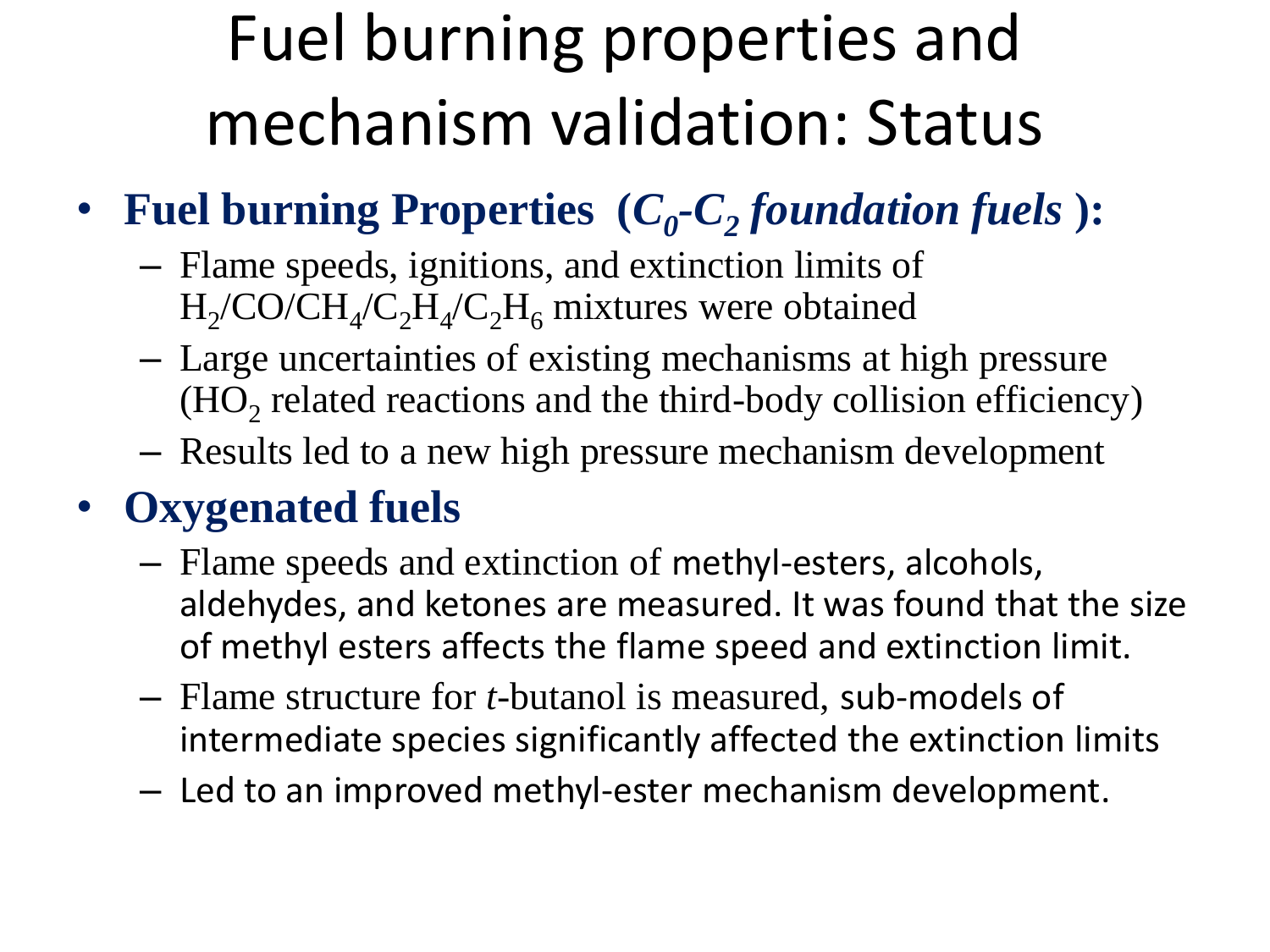## Fuel emission properties: Status

- **Soot and NO<sup>x</sup> emissions of methyl esters**
	- $-$  Soot and NO<sub>x</sub> emissions of saturated and unsaturated methyl esters and biodiesel/diesel blends were studied.
	- The unsaturated bonds increased the sooting propensity.
	- Adding biodiesel to diesel significantly reduced the extent of soot formation.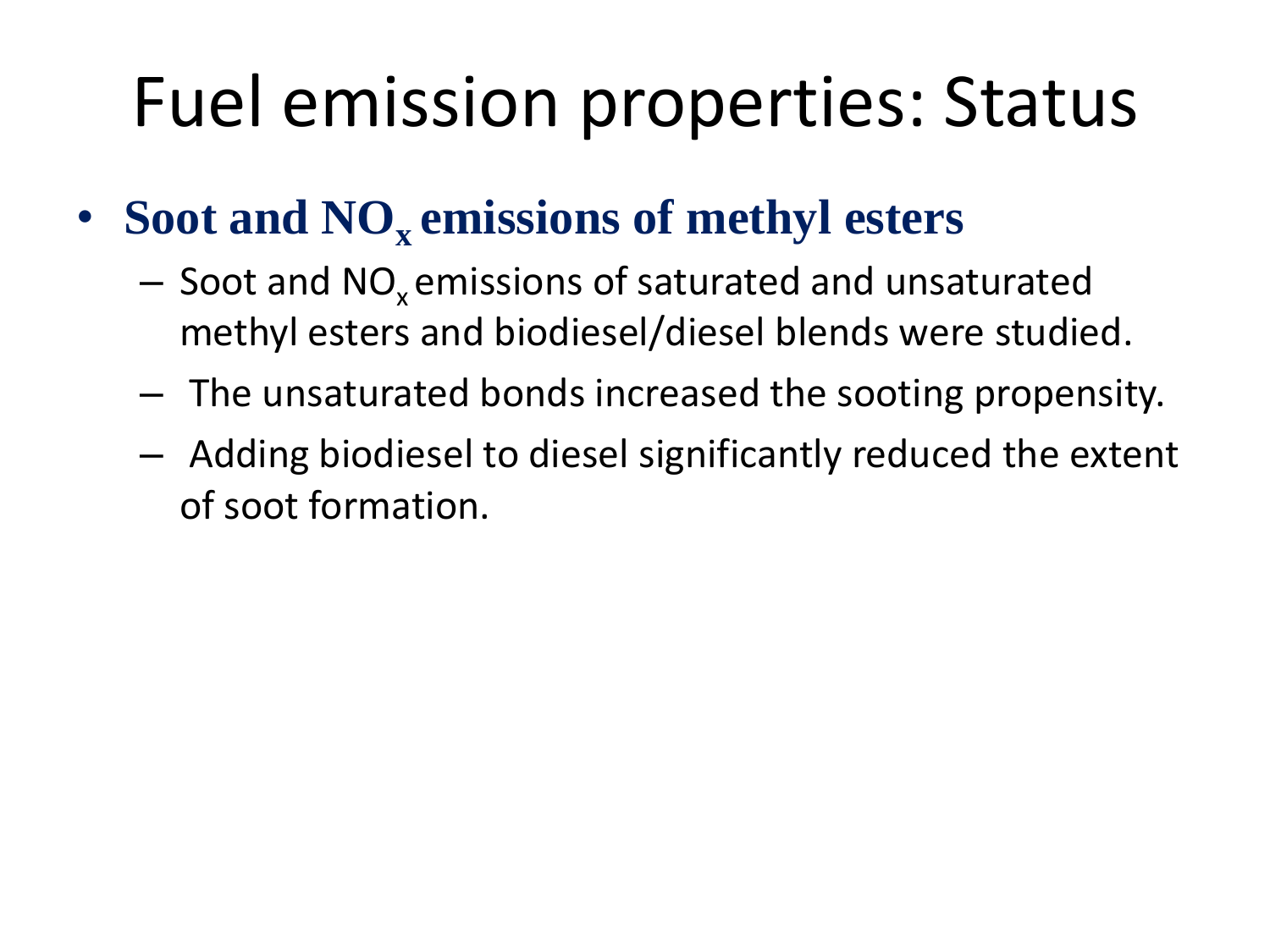## **Flame theory and modeling: status**

### • **Correlation for diffusion flame extinction: chemistry and transport**

- A generic correlation for diffusion flame extinction using radical index and transport-weighted enthalpy is developed.
- The method allows extraction of flame chemistry information by decoupling the transport effect from the kinetic effect.
- The method demonstrates the reactivity similarity between methyl decanoate and methyl butanoate.

### • **Low temperature ignition**

- Low temperature ignition of n-heptane is modelled in both steady and unsteady counterflow diffusion flames.
- NTC effect and multi-stage ignition are observed at elevated pressure.
- Flow and species fluctuations increase flow/chemistry coupling and dramatically changes the ignition delay time.

### • **Turbulent premixed combustion regime diagram**

-The boundaries of the standard turbulent premixed combustion regime diagram were modified by introducing the influences of flame instability.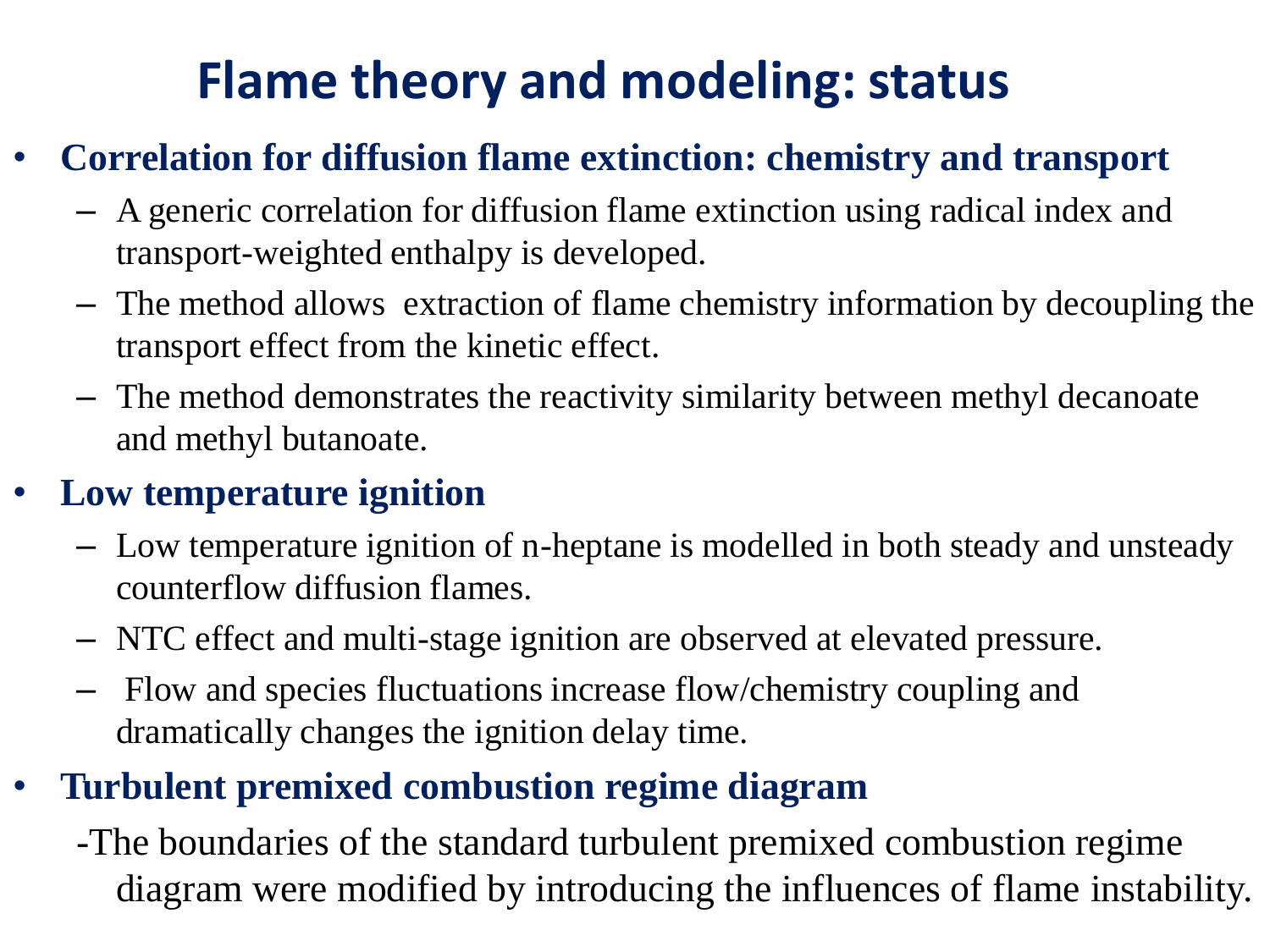## **Turbulent combustion: status**

#### • **Turbulent flame experiments**

– Experiments of turbulent expanding flames at elevated pressure were conducted and some preliminary results are obtained.

#### • **Development of LES/PDF/ISAT method for turbulent combustion modeling**

- LES/PDF/ISAT methodology being developed.
- The method enables the computationally-efficient implementation of the chemistry of transportation fuels.
- $-$  Model calculations have been performed for a turbulent piloted CO/H<sub>2</sub> jet flame (Sandia Flame E) studied at Sandia using direct numerical simulation (DNS).

#### • **Petascale direct numerical simulations**

- 3D DNS of turbulent HCCI in inhomogeneous mixtures were conducted.
- The effect of stratification on the presence of spontaneous ignition and deflagration waves in multi-stage ignition.
- A new method was developed to identify accurate low-dimensional manifolds (LDMs) embedded in high-dimensional (in phase space) turbulent combustion data using a novel technique based on Isomap.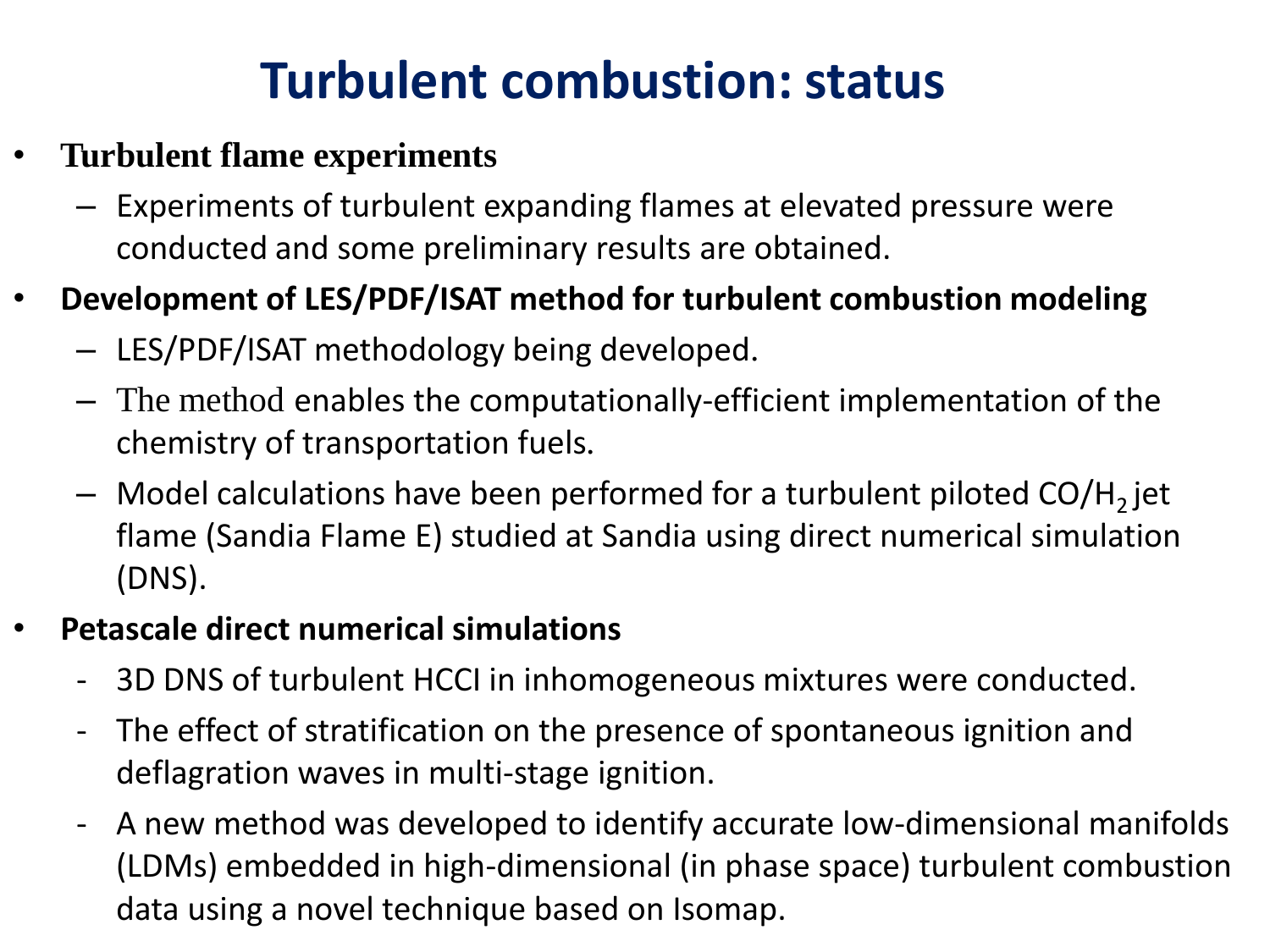# **Fuel burning properties: Challenges and plan**

- High pressure global flame properties for  $C_1$ - $C_4$ foundation fuels, oxygenated fuels, and intermediate stable species to fill the gap of mechanism validation.
- High pressure burning properties with H2O/CO2 dilution (kinetics, EGR, and third-body effect).
- Develop new diagnostic approaches for the measurements of important intermediate and radical species in flames to constrain the kinetic coupling between chemistry and transport.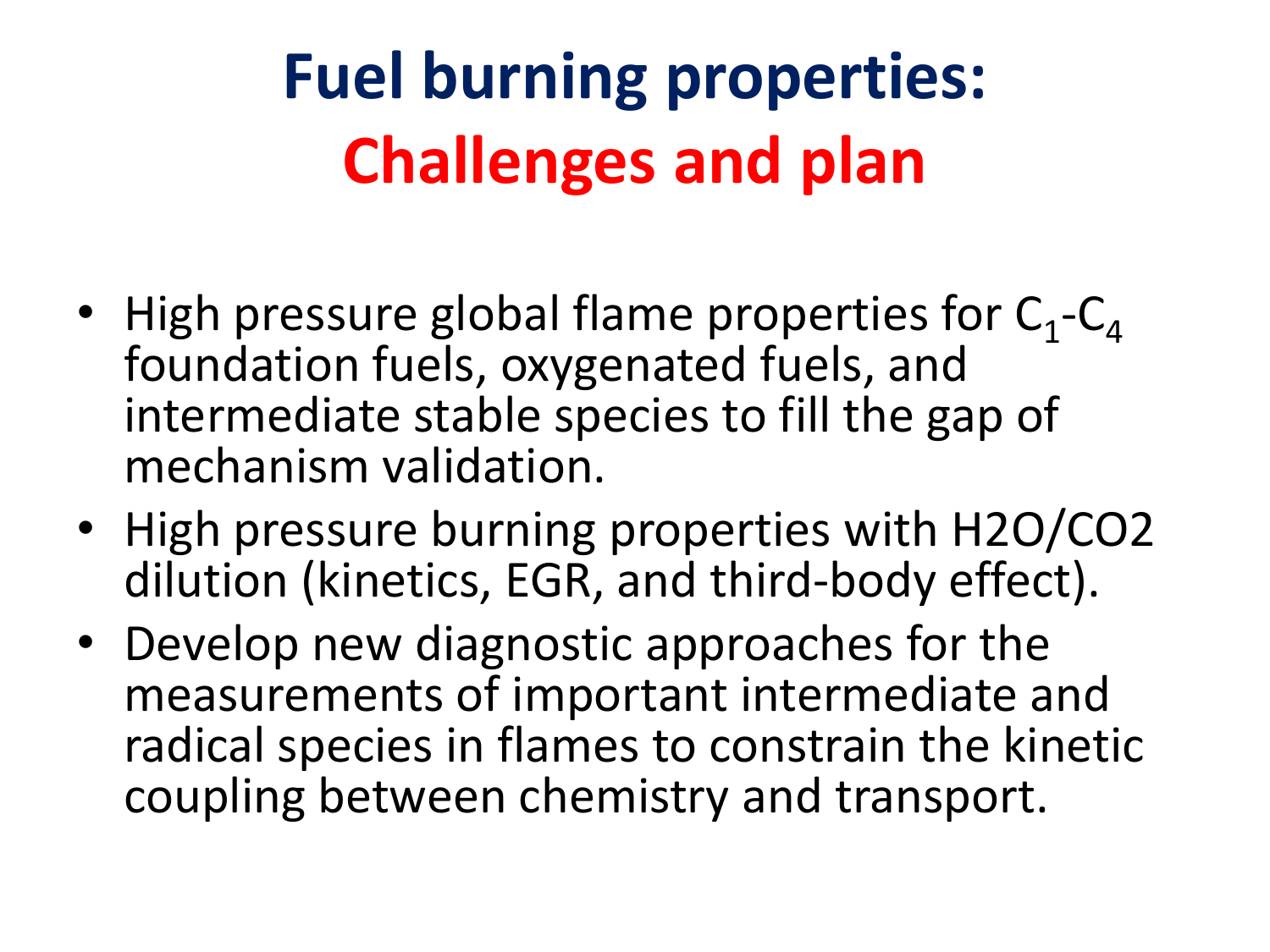# **Flame theory/modeling Challenges and plan**

- Is there any comprehensive correlations between global flame properties, transport , and radical index for oxygenated fuels and premixed flames.
- Understand quantitatively chemistry and transport (convection and diffusion) interaction in high pressure non-premixed flames.
- Reduce the uncertainties in flame speeds and extinction limit experiments.